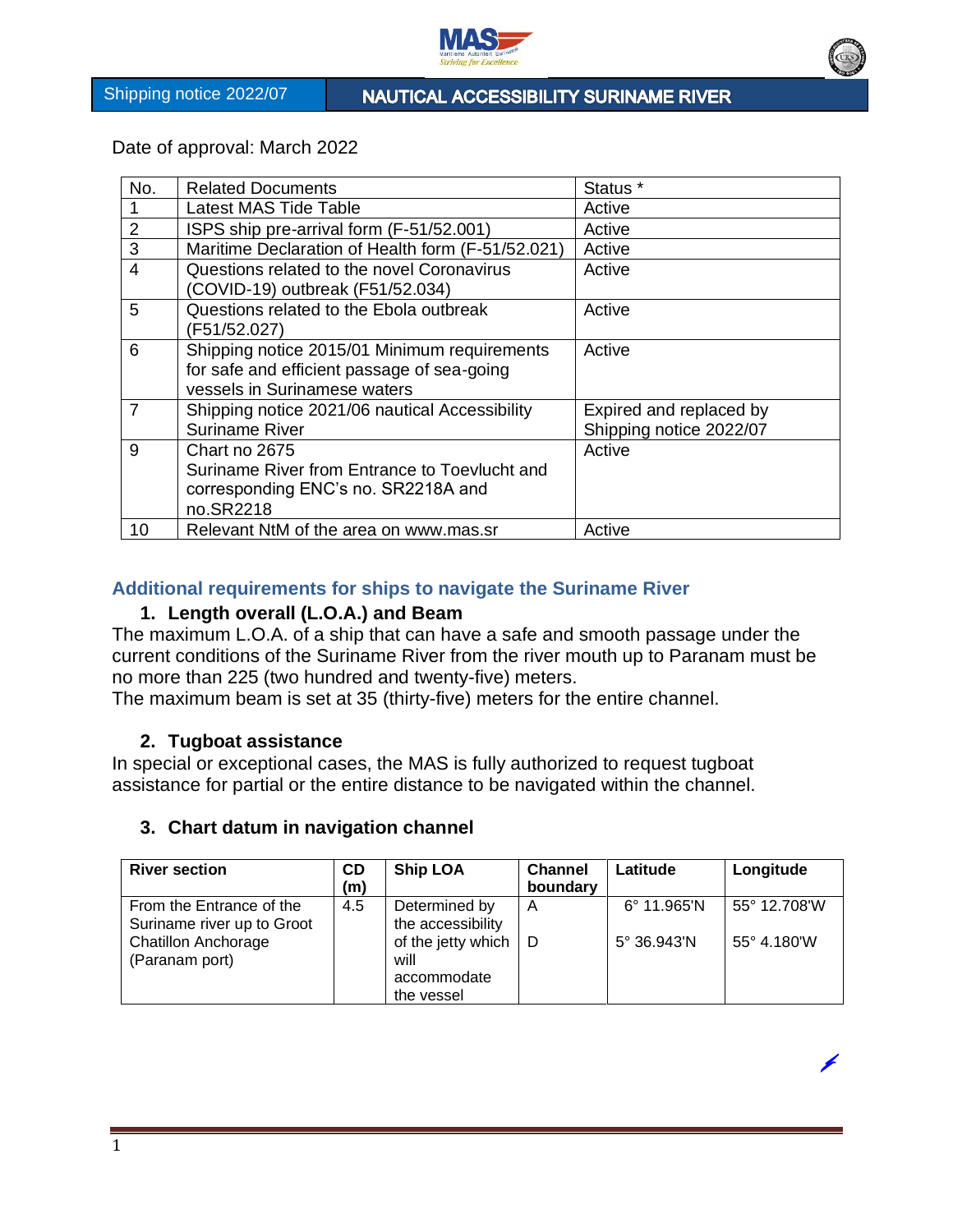

NAUTICAL ACCESSIBILITY SURINAME RIVER

# **4. Ships draft calculation**

The Chart datum in Suriname river is 4.5 (four and a half) meters at Low water. Sea going vessels making use of the ports of this section in the Suriname River can load up to 6.35 (six 35/100) meters at MHWN (Mean High Water at Neap tide) and 6.9 (six 9/10) meters at MHWS (Mean High Water Spring). (See table 1).

#### **Table 1**

| Water level | CD + water level | Depth            | <b>Keel clearance</b> Ship Draft |        |
|-------------|------------------|------------------|----------------------------------|--------|
| <b>MHWN</b> | $4.5 m + 2.15 m$ | 6.65 m           | 0.30 <sub>m</sub>                | 6.35 m |
| <b>MHWS</b> | $4.5 m + 2.80 m$ | $7.30 \text{ m}$ | 0.40 <sub>m</sub>                | 6.90 m |

## **Mean Draft Calculation**

## **Water level: mean rise by spring- and neap tide**

Mean rise at springtide: 2.80 meters Mean rise at neap tide: 2.15 meters Bar depth in the River Mouth: 4.5 meters.

| <b>Spring to Neap tide</b> | $\therefore$ 2.80 m.   |
|----------------------------|------------------------|
| Bar depth                  | $: 4.50 \text{ m}.$    |
| Total                      | $: 7.30 \text{ m.}$    |
| Keel clearance             | $: 0.40 \text{ m}.$    |
| Ship's draft to depart     | $: 6.90 \; \text{m}$ . |

At mean spring tide (2.80 m.) ship can safely load to  $\pm$  6.90 m.

| Neap tide to springtide | $: 2.15 \text{ m}.$    |
|-------------------------|------------------------|
| Bar depth               | $: 4.50 \; \text{m}$ . |
| Total                   | $: 6.65 \, \text{m}$ . |
| Keel clearance          | $: 0.30 \, \text{m}$ . |
| Ship's draft to depart  | $: 6.35 \text{ m}.$    |

At mean neap tide (2.15 m.) ship can safely load to  $\pm$  6.35 m.

**Note: The calculations above are based on mean values. The actual tide can be lower or higher than the mean values. The day-to-day tidal information is published in the annual tide tables of the Maritime Authority of Suriname. The calculation is based on freshwater density (1.0 kg/l).**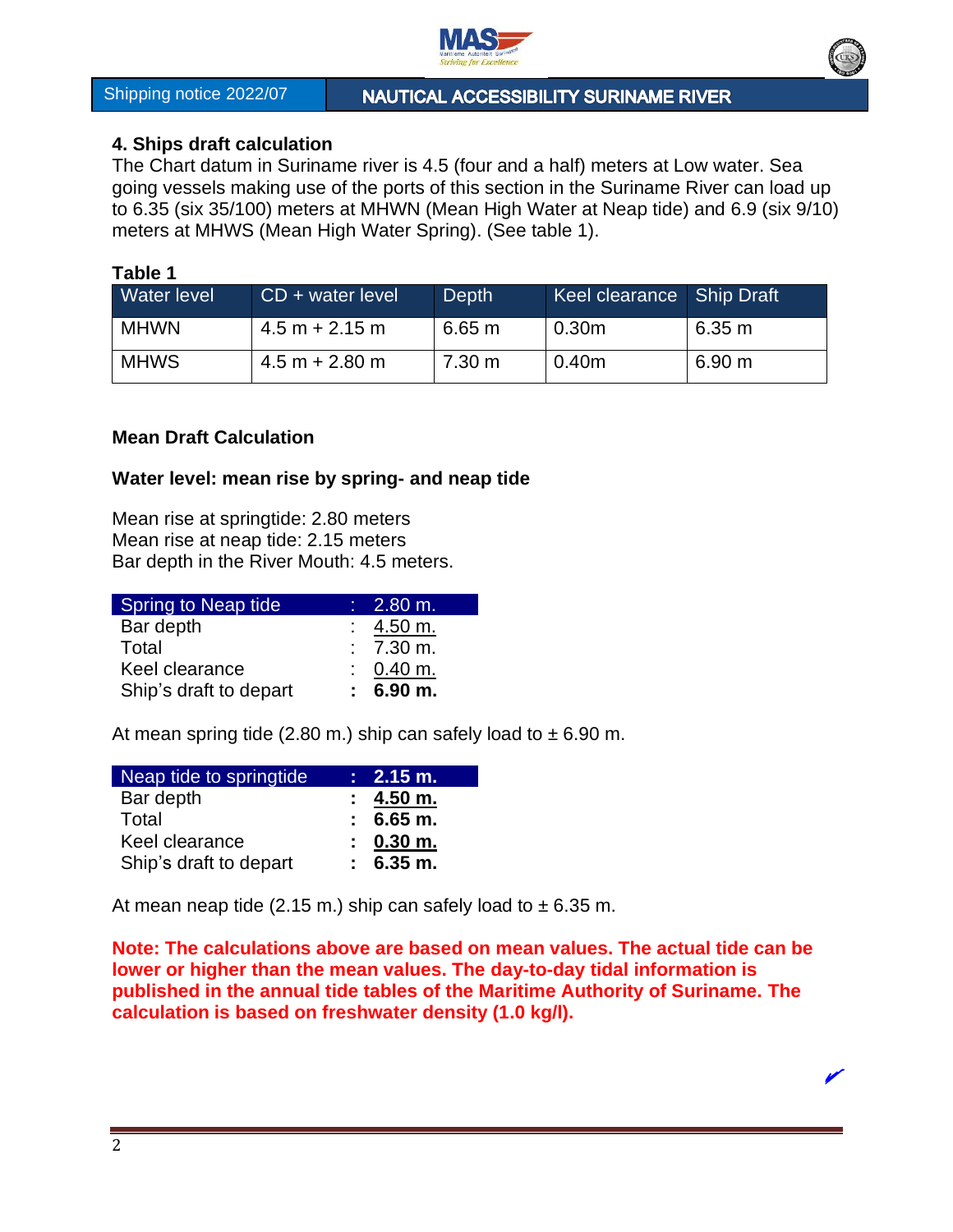

NAUTICAL ACCESSIBILITY SURINAME RIVER

#### **5. Anchorage areas**

Suzannasdaal Anchorage: 5°52' 9.08" N - 55° 5' 34.66" W

At present, local water depths are adequate for accommodating vessels at anchor with draughts of up to 6.9 meters.

Simonspolder Anchorage: 05º38'.812 N - 55º04'.023 W At present, local water depths are adequate for accommodating vessels at anchor with draughts of up to 7.1 meters.

Groot Chatillon Anchorage: 05º36'.943 N - 55º04'.180 W

At present, local water depths are adequate for accommodating vessels at anchor with draughts of up to 8.1 meters

#### **6. Bridge Passage Jules Wijdenbosch bridge**

Location: latitude 05° 48.334'N- longitude 55° 9.830'W

| <b>BRIDGE PASSAGE OVER THE</b><br><b>SURINAME RIVER</b> |                 |                           |  |
|---------------------------------------------------------|-----------------|---------------------------|--|
|                                                         |                 |                           |  |
|                                                         |                 |                           |  |
| Passage heights at the Tidal Waterlevels.               |                 |                           |  |
|                                                         |                 |                           |  |
| Tidal W.L.                                              | NSP             | Passage<br><b>Heights</b> |  |
| $25 \text{ cm}$                                         | $-103$ cm       | 44.03 m                   |  |
| 50 cm                                                   | $-78$ cm        | 43.78 m                   |  |
| $75 \text{ cm}$                                         | $-53$ cm        | 43.53 m                   |  |
| $100 \text{ cm}$                                        | $-28$ cm        | 43.28 m                   |  |
| $125 \text{ cm}$                                        | $-3$ cm         | 43.03 m                   |  |
| 128 cm                                                  | 0 <sub>cm</sub> | 43.00 m                   |  |
| 150 cm                                                  | $22 \text{ cm}$ | 42.78 m                   |  |
| $175 \text{ cm}$                                        | $47 \text{ cm}$ | 42.53 m                   |  |
| $200 \text{ cm}$                                        | $72 \text{ cm}$ | 42.28 m                   |  |
| 225 cm                                                  | 97 cm           | 42.03 m                   |  |
| 250 cm                                                  | 122 cm          | 41.78 m                   |  |
| 275 cm                                                  | 147 cm          | 41.53 m                   |  |
| 300 cm                                                  | 172 cm          | 41.28 m                   |  |
| 325 cm                                                  | 197 cm          | 41.03 m                   |  |
|                                                         |                 |                           |  |
| Note: Chart datum=LWS=-128cm NSP.                       |                 |                           |  |